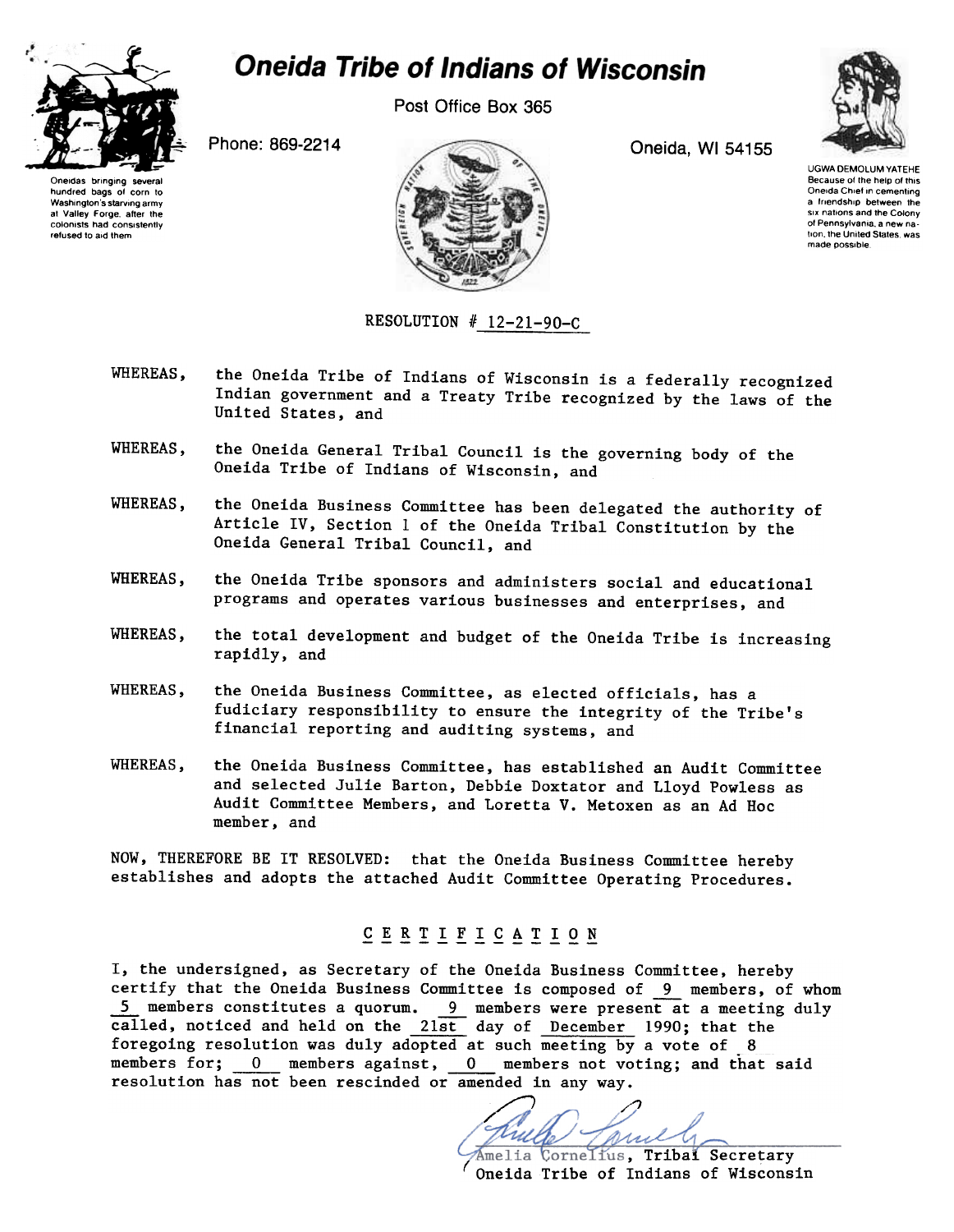### AUDIT COMMITTEE

### OPERATING PROCEDURES

## PURPOSE:

The purpose of the Audit Committee is to ensure the integrity of the financial reporting and audit systems of the Oneida Tribe; assist in the maintenance of adequate financial reporting, automatic data processing, and audit systems; supervise the recruitment and recommendation to retain a public accounting firm for special and annual audits; and to conduct oversight over the process of investigation into any alleged or suspected improprieties and violations of fiscal and ethics policies, codes, regulations, and directives; and to report to the Oneida Business Committee and to the Oneida General Tribal Council, when appropriate, relative to audits, financial reports, management reports, and recommended corrective measures.

#### II. DUTIES AND RESPONSIBILITIES:

- $A$ . The Audit Committee shall be responsible for recommending to the Oneida Business Committee, an independent public accounting firm for an annual or any special audit requested by the Tribe, unless there is a prior alternative written agreement in place.
- B. The Audit Committee shall coordinate with the Tribal Treasurer and the internal auditor to be assured that the management and accounting personnel of the Tribe, follow generally accepted accounting practices. The Audit Committee shall propose and periodically update tribal accounting and financial policies which shall be acted upon by the Oneida Business Committee. These policies shall provide guidelines for tribal managers.
- c. The Audit Committee shall evaluate the format and accuracy of the financial statements submitted to and reported by the Tribal Treasurer to the Oneida Business Committee and the General Tribal Council.
- $D.$ The Audit Committee shall evaluate the quality and accuracy of earnings statements. The Committee shall also analyze liquidity, asset and cash management, debt management, and profitability ratios. These statements and ratios shall be reviewed by the internal auditor who shall include the findings in his (her) quarterly reports.
- The Audit Committee shall supervise the activities of the Ε. internal auditor who shall assist the Committee and have direct involvement in the audit of the entire financial reporting process.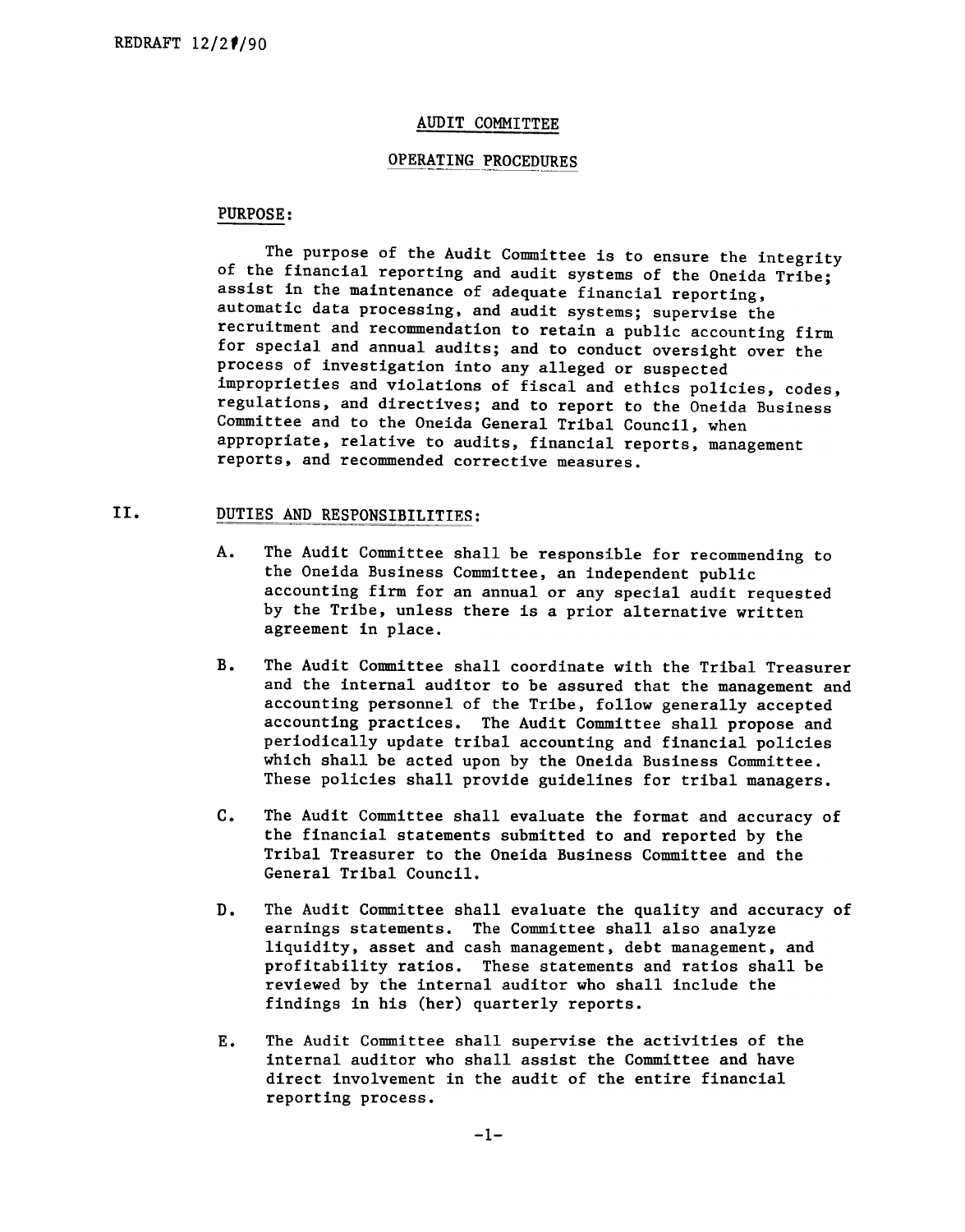$\mathcal{I}_{\mathbf{z}}$ 

- F The Audit Committee shall conduct oversight over the activities of the internal auditor in that person's independent assignments related to operational auditing, appropriate reviews, and special investigations related to detecting fraudulent financial reporting and conducting investigations into fraud and theft in the Tribe's businesses, enterprises, and programs.
- G. Final Audit reports will be distributed on the basis of organizational relationships and "need to know" primarily for those activities and levels of management having functional responsibilities for acting on the findings and recommendations reported. Audit reports will be distributed directly to the Audit Committee members sho shall review and forward the results to the Oneida Business Committee.
- H. The Audit Committee shall be informed, vigilant, and effective overseers of the financial reporting process and the Tribe's internal controls, but in so doing, shall avoid unnecessary or inappropriate interventions with the prerogatives of the internal auditor, the Tribal Treasurer and management.
- I. The Audit Committee shall review and forward to the Oneida Business Committee, quarterly and annual reports from the internal auditor.

Duties and responsibilities of the Internal Auditor:

Review reliability and integrity of financial and operating information and the means used to identify, measure, classify, and report such information.

Review systems established to ensure compliance with those policies, plans, procedures, laws and regulations which would have a significant impact on operations and reports, and should determine if the organization is in compliance.

The Internal Auditors shall review the means of safeguarding assets and as appropriate, verify the existence of such assets.

- 4 The Internal Auditors shall appraise the economy and efficiency with which resources are employed.
- $5.$ The Internal Auditors shall review operation or programs to ascertain whether results are consistent with established objectives and goals, and whether the operation or programs are being carried out as planned.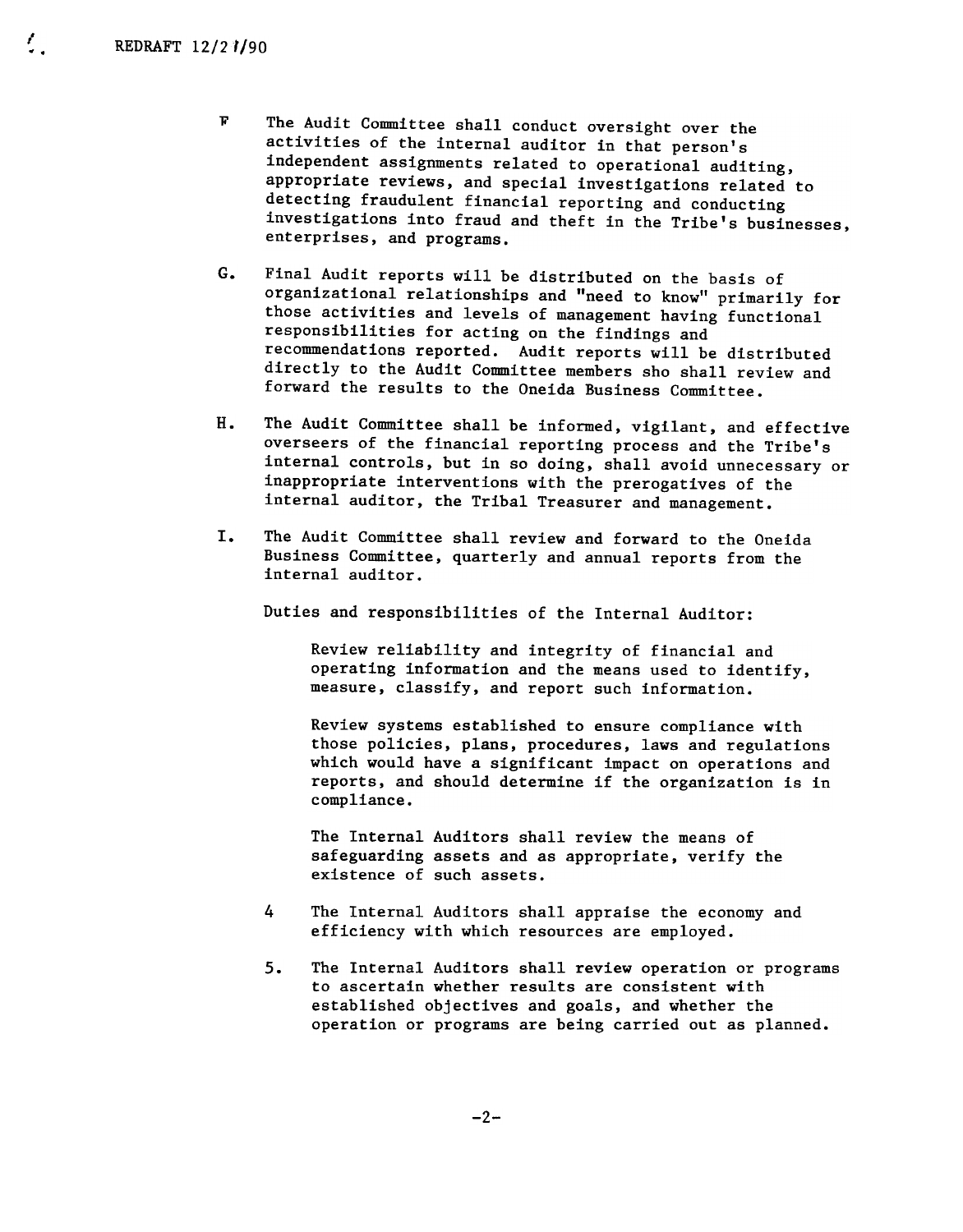### MEMBERSHIP:

The Audit Committee of the Oneida Business Committee shall consist of four members of the Committee, selected by a majority of the Oneida Business Committee. The Tribal Treasurer shall be an "ex officio" member of the Audit Committee. The Audit Committee shall choose its own Chairman.

The Audit Committee shall adhere to the Oneida Tribe's Code of Ethics and Conflict of Interest Policy.

## AUDIT COMMITTEE TENURE:

The members of the Audit Committee shall serve a three year term consistent with the regular tribal elections of the Oneida Business Committee. Each Committee member may, however, be replaced by a majority vote of the Oneida Business Committee at any time. Any Committee replacements shall serve until the following regular tribal election.

#### $V_{\bullet}$ VOTING:

The Audit Committee will make decisions based upon the consensus of those members present.

#### VI. MEETINGS:

The Audit Committee shall meet on a regular basis and special meetings may be called as circumstances require. The Committee shall meet privately with the internal auditor, independent auditor, legal counsel, and management as required. No meeting shall occur unless two members are present.

## REPORTING TO THE ONEIDA BUSINESS COMMITTEE

The Committee shall report its activities to the Oneida Business Committee on a regular basis, such as after each meeting so that the Business Committee is kept informed of the Audit Committee's activities on a current basis. In the event of sensitive or confidential matters, special or executive sessions shall be held to accomplish parts of the reporting requirement.

#### VIII. REPORTING TO THE GENERAL TRIBAL COUNCIL

The Audit Committee's Chairman shall submit a written report and a cover letter to the Oneida General Tribal Council annually which shall describe the activities of the Audit Committee over the previous year. This report and letter shall accompany the Tribal Treasurer's annual report to the Oneida General Tribal Council. The Audit Committee Chairman's letter shall minimally discuss: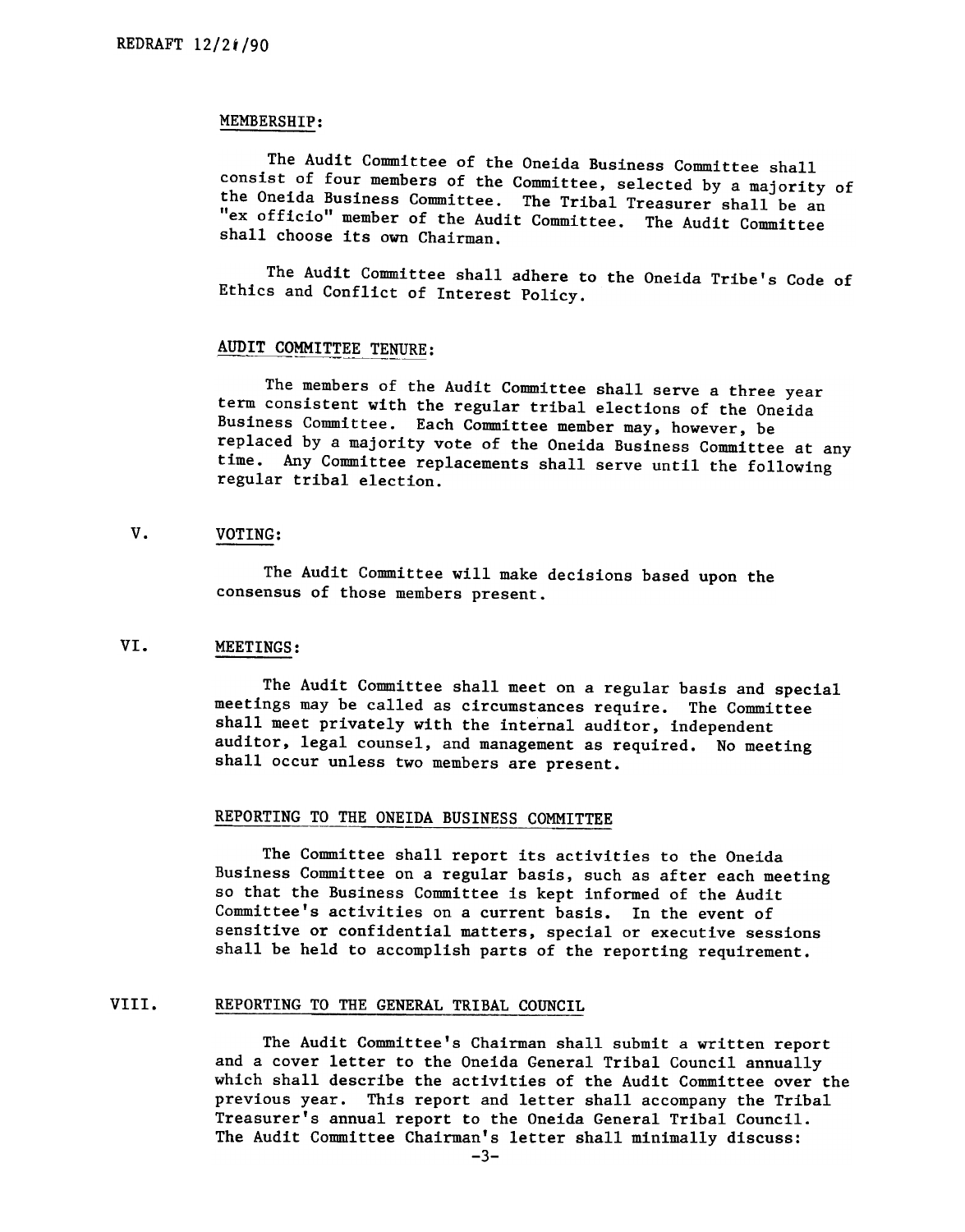- 0 The composition of the Audit Committee
- 0 The identify of each Audit Committee Member
- 0 The Audit Committee's purpose, policies & procedures, duties,
- objectives, and responsibilities.<br><sup>o</sup> The activities of the Audit Committee including matters such as the number of meetings held and the significant topics discussed with management, the internal auditor, and independent public accountants.

#### IX. EXPAND KNOWLEDGE OF TRIBAL OPERATIONS:

A systematic and continuing learning process for Audit Committee members will increase their effectiveness. All Audit Committee members shall be required to have training in the various financial aspects of their assignment. Included shall be training in budget process and interpretation, the review and analysis of audit information, the analysis and interpretation of financial statements, and the application of performance and evaluative criteria.

#### $X.$ LEGAL COUNCIL:

The Audit Committee shall meet with the Tribal Attorney and General Counsel of the Tribe as appropriate, to discuss legal matters that may have a significant impact on the Tribe's financial statements. When appropriate, legal counsel shall attend the meetings of the Audit Committee.

## XI. AUDITS AND SPECIAL AUDITS:

A primary responsibility of the Audit Committee is the selection of an independent public accountant for the Tribe. After the preliminary screening, the Audit Committee, assisted by the internal auditor, Tribal Treasurer and management, shall recommend a final candidate to be approved by the Oneida Business Committee. In the screening and evaluation of firms, the Audit Committee shall first consider:

- 0 Opinions on the performance of the existing independent public accounting firm by the internal auditor, Tribal Treasurer, and management.
- 0 The expected level of participation by the partners and other management personnel in the audit examination by the proposing firms. Included, shall be an evaluation of the mix of skills and experience of their staff.

The public accounting firms' credentials, capabilities, reputation and a list of clients.

After the completion and submission of the audit, the Committee shall conduct a post audit review.